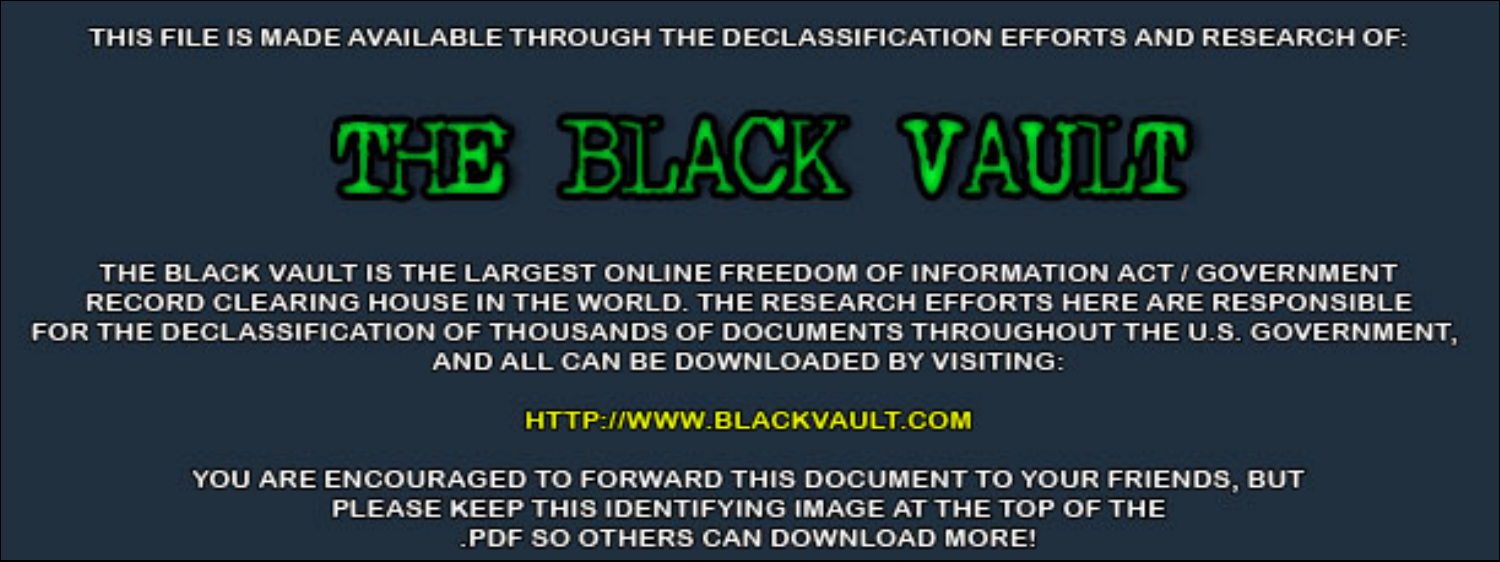MOR1 DocID: 609037

**i** 

 $\langle$ 

# APPROVED FOR RELEASE 1994 CIA HISTORICAL REVIEW PROGRAM<br>/ 8 SEPT 95

**TITLE** : **The Enigma Of Soviet BW** 

**f** 

.. " . - *-5:*   $\Delta \mathcal{E} = 0.5$  . AUTHOR: **Wilton E. Lexow and Julian Hoptman** 

**VOLUME: 9 ISSUE** : **Spring YEAR: 1965**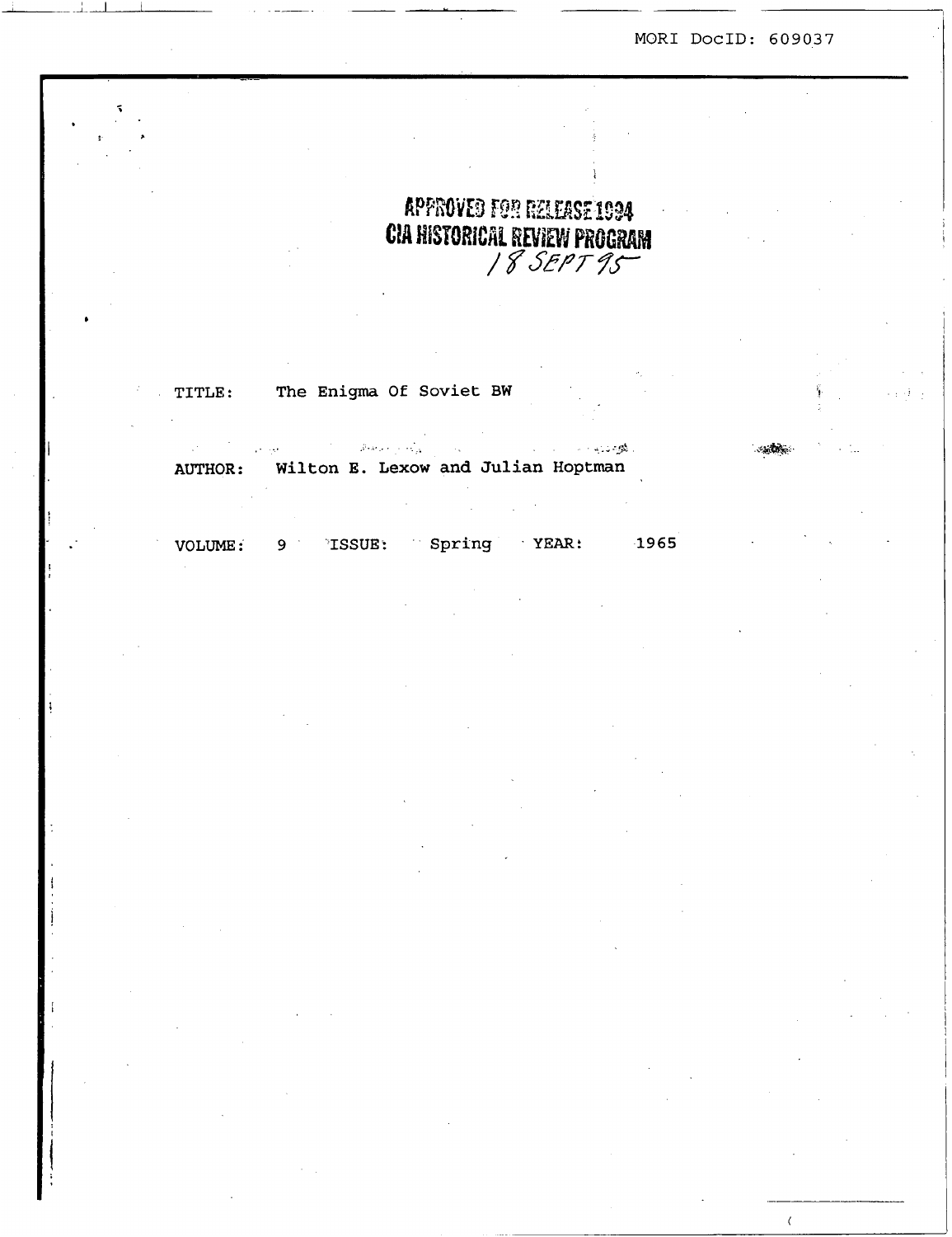**MOR1 DocID:** *609037* 



ò.

**AII** statements of fact. opinion or analysis expressed in Studies in Intelligence are those of the authors. They do not necessarily reflect official positions or views of the Central Intelligence Agency or any other US Government entity, past or present. Nothing in the contents should be construed as asserting or implying US Government endorsement of an article's factual statements and interpretations.

**b**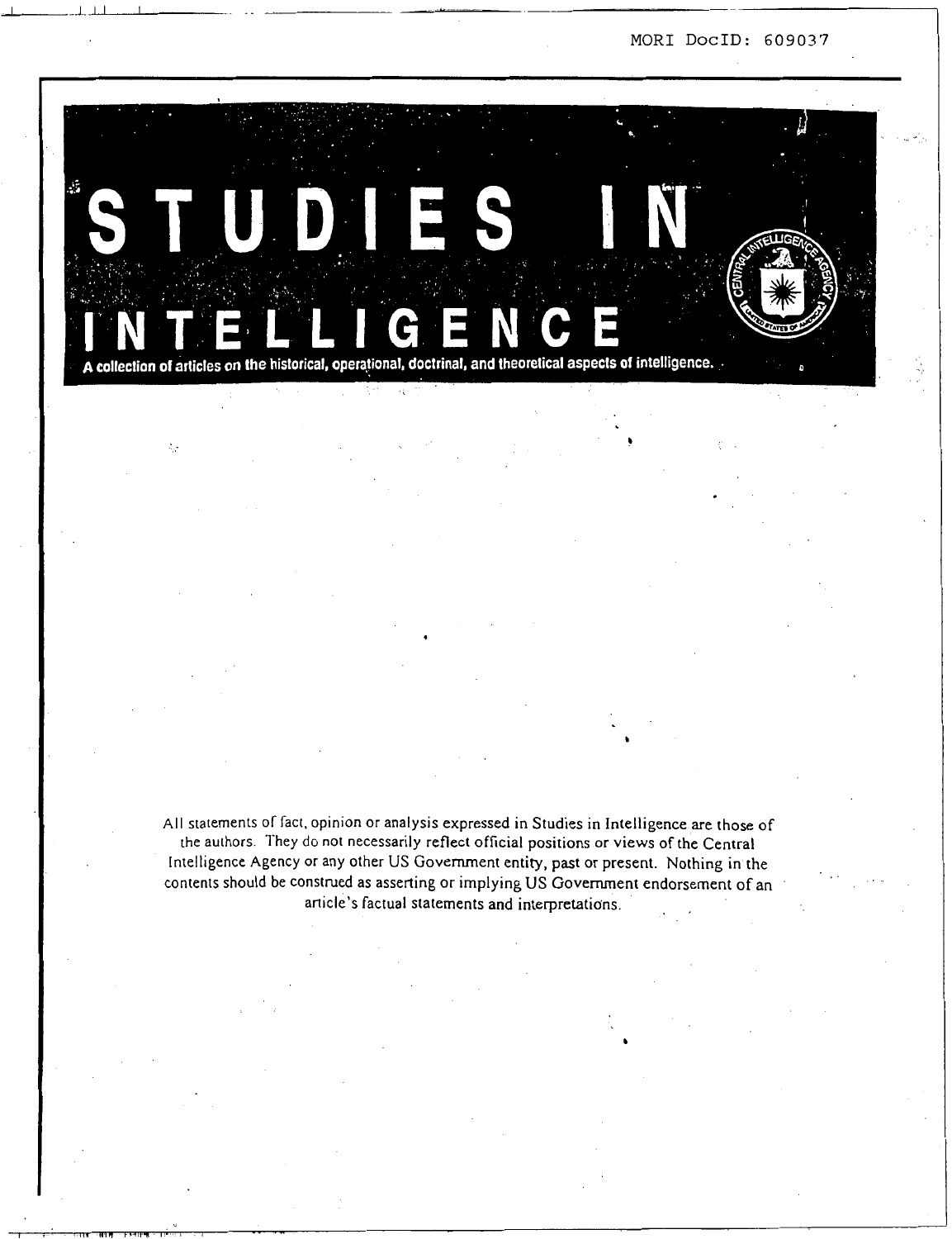

. . .L \_.. ..

file **SECRET** 

 $\overline{a}$ 

**A** *dcurlh of* **informution continues to** *keep* **open the** *Soviet germ* **wrfure intelligence** *gap.* 

**4** 

**t. 1945/2010** 

**r** 

 $\sim 10^{10}$  .

-.JilL -

### **THE ENIGMA OF SOMET BW**

## **Wilton E. Laow**

## **and**

#### Julian Hoptman **ARASHA ANG ARA VER** وتتوافقات

Despite a considerable expenditure of time and resources, the pursuit of intelligence on biological warfare activities in the **USSR has** been unrewarding. **There** is **no** 6rm evidence **of** the! existence of an offensive Soviet **BW** program. Some Soviet biomedical research transcends normal public health requirements, and from **time'to**  time top Soviet **military officials** have boasted publicly that they have the **means** to rebuff a **U.S.** attack with nuclear, chemical, **or**  biological weapons. We know that the Soviet military establishment **is concaned** over **U.S. BW** research, and we have some insight into their organization and activities for **medical** defense against **BW attack.** But we **still** do **not know** their precise defense readiness posture or their specific logistical preparations.

The paucity of real evidence **has** forced us to resort to indirect signs. Attempts have been made to examine all military-related activity in the fields of biology and medicine, **all** technical publications which appeared **to** be censored by security considerations, and **all**  biomedical **studies** which did not jibe with Soviet public **health**  requirements **as** we know them. Analysts have **used speculation,**  analogy, **and** parallels with other nations' BW research, development and practice in recent *times* **and** in the historical **past** They **have**  analyzed **Soviet,** Satellite, **and** Chinese propaganda **charges** of **U.S.**  germ warfare for clues **as** to the **Communists'** sophistication and familiarity with BW hardware and agents.

### *The* **Grim Premmption**

**The** accepted premise had been that the **heavy U.S. BW** comrnitment which **has** been public knowledge, along with the Japanese World **War I1** effort **as known** to the Soviets, **would** probably have engendered a comparable **program** in the **USSR. Postwar** defector

*I:* 

.. .. .. \* . .\_ *i.* --: -

 $\mathbf{L}^{(1)}$ 

sure **15 15 15** 

**i**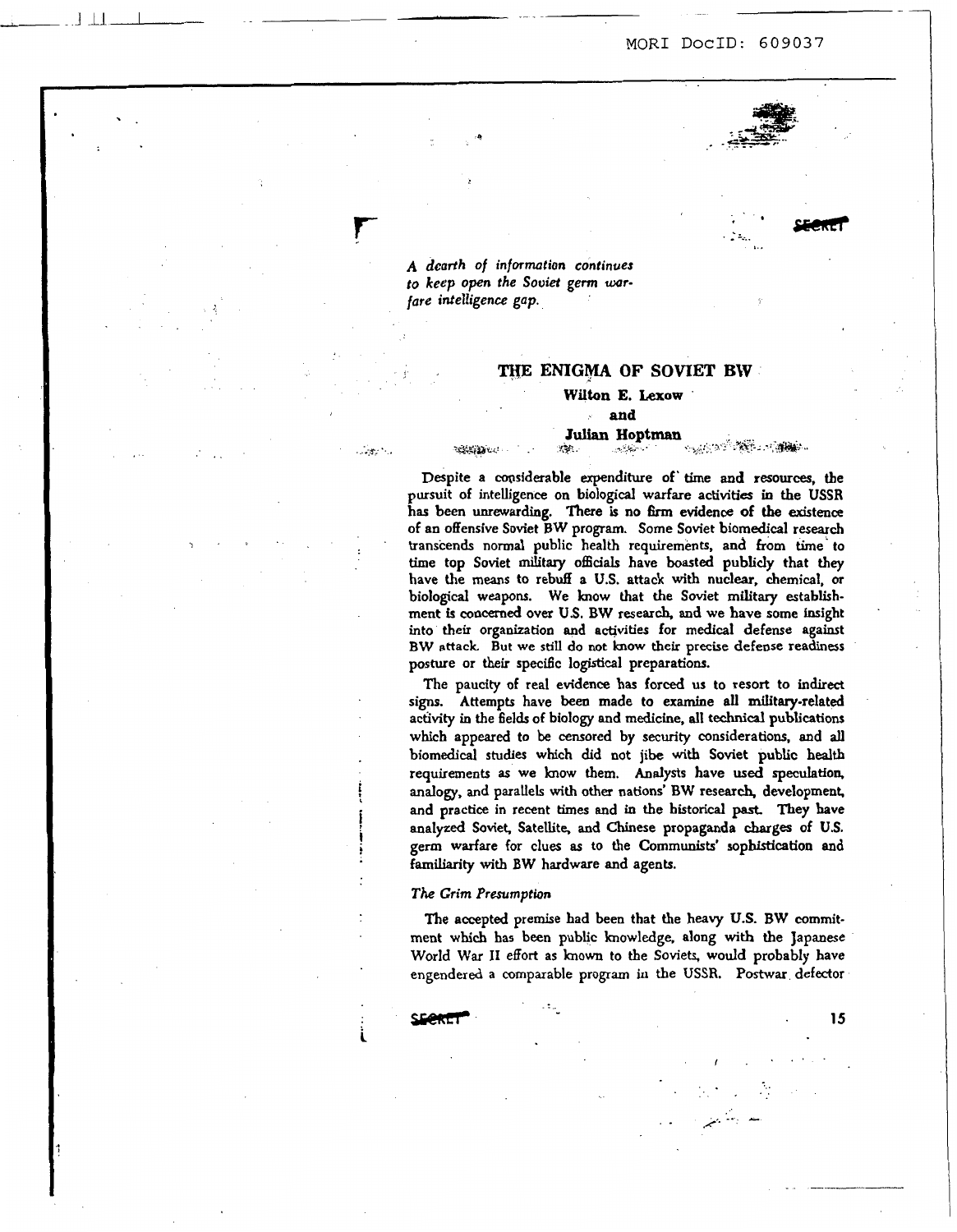### MORI DocID: 609037



**i'** 

 $5$  *oviet*  $BW$ 

' ..

reports and Cerman intelligence **findings** implicated several **persons**  and locations in such a Soviet program. It was with this premise in mind that available **sources,** primarily the open literature, had **been**  closely screened for indihtions such **as those** cited above. But it **seemed** that **good** Soviet **security,** censorship, and care not to mar the image of their well-advertised adherence to the Geneva Convention had eliminated **from** the scientific literature all trace except of defensive preparations and attitudes. The same **was** true of writ**ings** on military doctrine. Sensitization of **expert** travelers to the problem and the evaluation of such evidence as there was by the most knowledgeable sources in the United States brought no new bights. **Then** suddenly **new** photographic and **otber** intelligence seemed for a time **to confirm our** worst suspicions with hard evidence of elaborate **BW** test range **activities.** 

**The** foremok **suspect** as a biological warfare center bad long **been**  Vonozhdeniya Island in the **Aral** *Sea.* **The** finger **was** first put on **this** island in **1951 by the** 'Hirsch **Report" Hirsch,** wbo had been a German intelligence **officer** during the war, compiled **his**  report on Soviet BW and chemical warfare activities **from data** in German intelligence files. The bulk of its great volume was devoted to CW, and since much of this agreed with **othex** information available to **U.S.** intelligence, the entire report gained some credence.

Hirsch declared that the Soviets had been engaged in **BW research**  in the early 1930's, carrying out experiments in a Moscow laboratory and **on** Corodomlya Island in Lake Seliger northwest of **Moscow. BW** field trials were at 6rst held at the *CW* proving ground at Shikhany near the **city** of **Volsk.** But the proximity of **this** proving ground to the **city** limits made it too hazardous for **BW,** and they were **shifted** in **1936** to Vozrozhdeniya Island **and** reportedly again in **1937.** 

**The** island is well suited to BW experimentation. It **is** located quite **a distance from** the **nearest** shore of the ha1 **Sea,** which itself lies in an **arid,** barren, and sparsely settled region of **tbe USSR Animal** ecology **difficulties which** would plague a **mainland**  facility are virtually nonexistent; only a transient bird population presents a problem in **containing the** spread of experimental diseases. Security against observation and accidental or intentional intrusion<br>by unauthorized persons is at a maximum. The climate is suitable<br>for testing the influence of a variety of environmental conditions.<br>16 by unauthorized persons is at **a maximum.** *The* climate is suitable for testing the influence of a variety of environmental conditions.

 $\mathcal{L} = \frac{1}{2}$ , . . . - . . . *+e.* .

**16**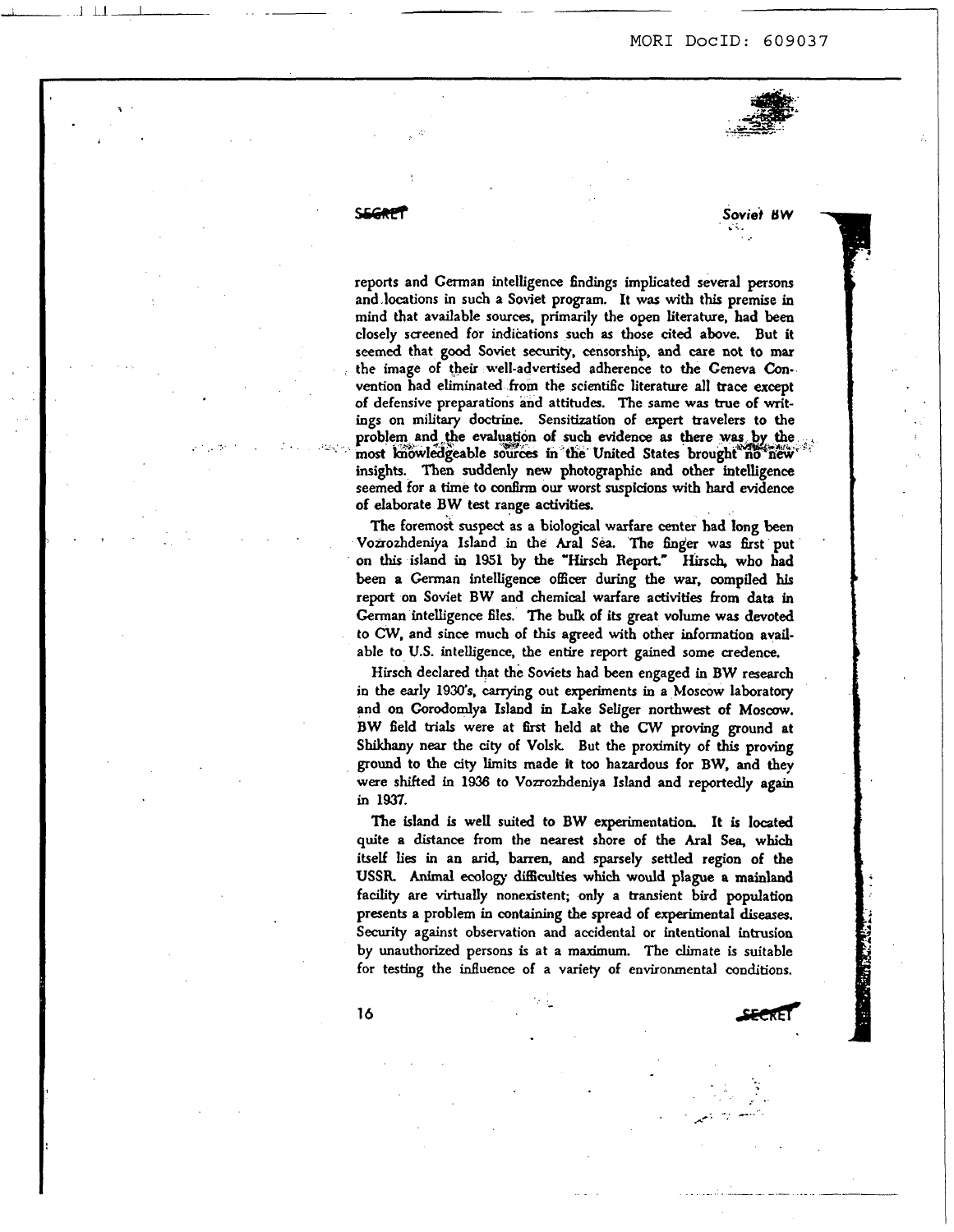

# r- *Soviet BW*

<sup>1</sup>1.lL

**17** 

**Trials** could **be** carried out ova water, **as** the **British** had demm skated during their offshore **BW trials** at **Bermuda.** The site **ofas**  few of the restrictions which the **U.S.** mainland facility has had to overcome.

### **Target Analysis**

 $\mathbf{L}$ 

With **this first** clue to **an** intelligence target, **BW** analysts in **tbe**  community embarked upon an intensive search of Soviet literature dealing with the Aral **Sea** region. **Requirements** were levied upon *all.* collectors. and **,a** comprehensive **survey was made& all the** . economic and sdenti6c aspects of the *area.* **,In** support of collection and analysis, **surveys** were made of **fishing, transportation,** geography, scientific expeditions, hydrochemistry, marine biology, geology, and climate and weather in the area. It is probably safe to say that some of the analysts came to **know this region** and its problem **better than the** inhabitants.

Despite all this area research, little was found specifically about Vozrozhdeniya Island. It had been surveyed by a scientific expedition in the early 1900's; there was a prison camp there in 1926. A **small Gshing** village, **uninhabited** during **the** winter months, apparently existed on the island in the 1920's and 1930's. But the paucity of information about **this** island could not **be an** indicator of anydung particularly sinister, for **there** was **very** little **known** about any of the many islands in the **Sea,** including the largest **one,** Barsa-Kehes.

**Other sources.than** literature yielded little information **Two** clandestine reports noted physical security measures to prohibit access to the island but revealed nothing of the nature of any facility on it.

Then in **1951** high-level photography brought the *6rst* big **windfaL** Photographs of the island **revealed** the rather extensive **installations shown on** the model **pictured** *on* [page](#page-6-0) **18.** Tbere were more than **1%** buildings of **various** *sizes* **grouped** into **two** settlernenk about **2% miles** apart The northern and largest group of buildings appeared **to be** the administration, **housing,** and logistics **area,** marked 'operational **headquarters- on** the model **Its** barrack-like buildings were large enough to accommodate about 1,400 people. The south*em* group **was** contained within a high walled **area** which appeared to be the work or laboratory' site. South **from** the laboratory" **area**  tangled roads and tracks led to five centers, *called* 'test sites' **on**  the modeL At each of these centers. **was** a tower **and** one or **two**  tangled roads and the model. At each<br>
SECRLI

..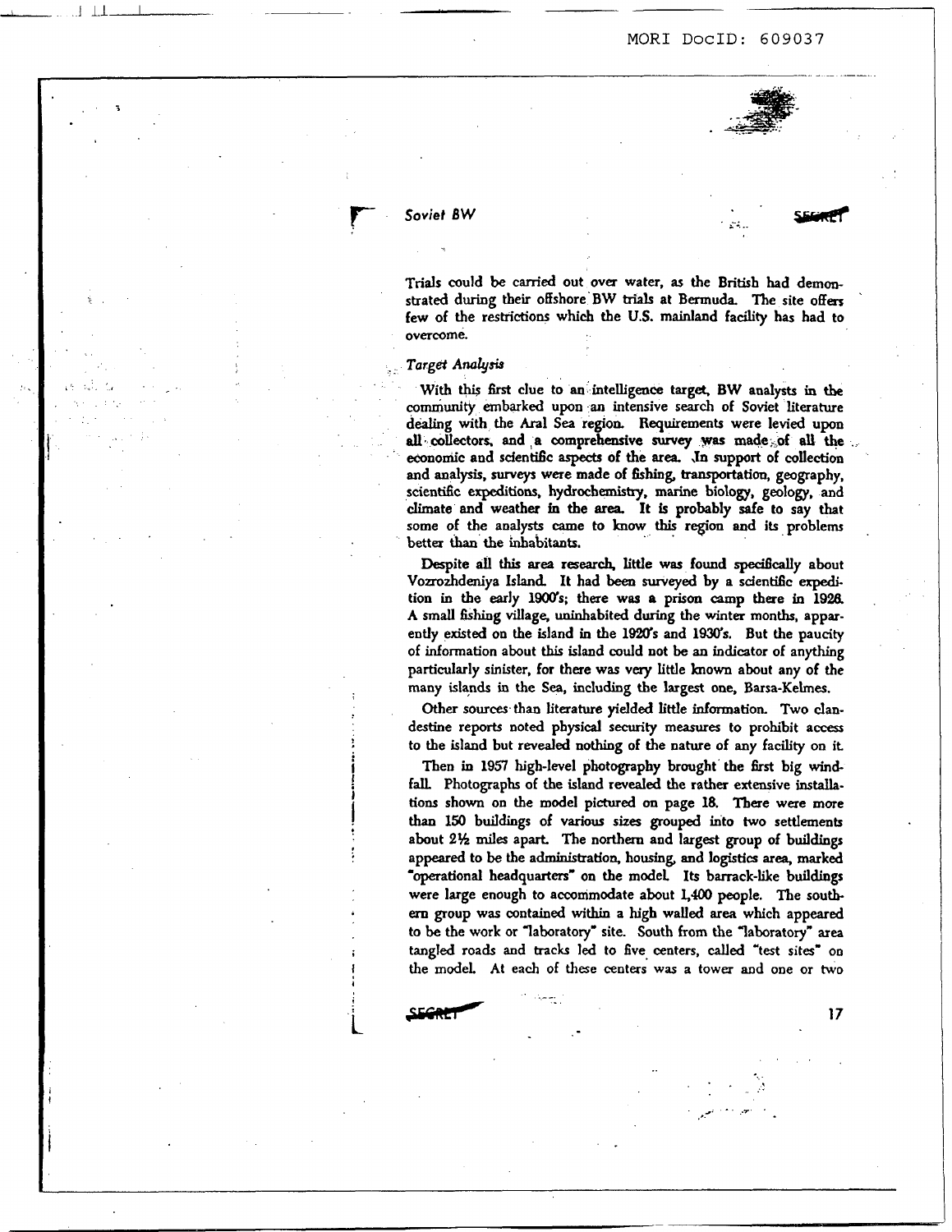MORI DocID: 609037



<span id="page-6-0"></span>

 $\mathcal{N}^2$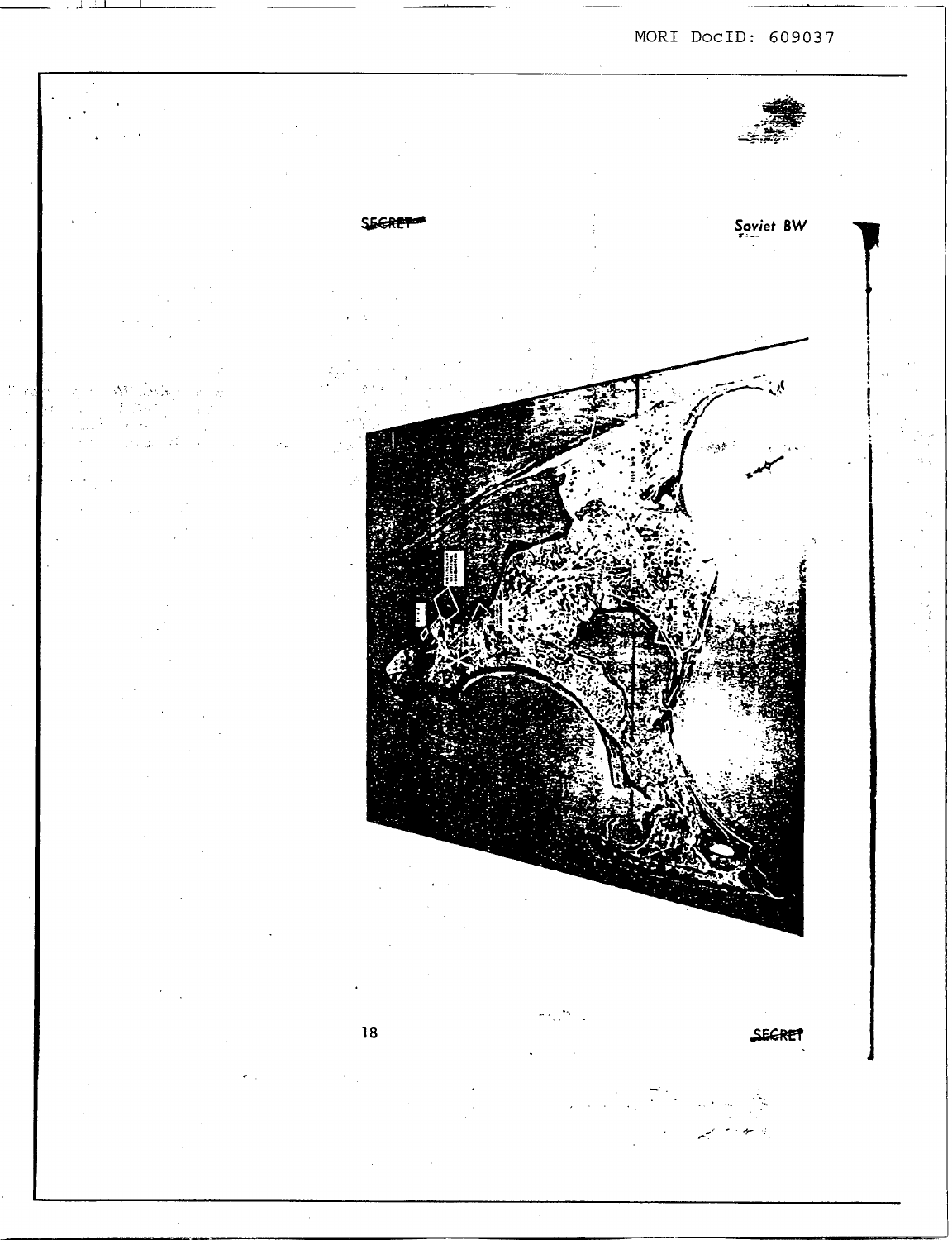### **P-** *Soviet* **BW**

1 \_J 1.1 I

..

**..e** .

small buildings. About three miles to the south, not shown, lay the small island of Konstantin, with some **35** buildings on its northern **tip.** 

### **Return** *to Enigma*

The fact that Vozrozhdeniya Island had been carried for years **as** a suspect BW site **so** oriented the thinking of PI analysts that a **BW** function-was immediately hypothesized. Many of the parameters of a **BW** research.and test area do fit **the** picture of the island, but it was soon realized that a few do not, some of them too critical **to be** discounted. The whole range of other possible **functions was**  therefore **examined with all the** background information on the **area**  in mind. **CW** research or testing, a guided missile or electronic installation, fishing and fish processing, geological exploration, a prison, **a secret** police **training** establishment, and a paramilitary training area were considered and discarded. The only certain finding was that the general layout of the buildings, parade ground, and other features distinguished it **as a military** rather **than** civilian establishment.

The island was photographed **a** second time in 1959. Although there were changes such **as** additional building. there were no new clues *to* its function. Three major obstacles remained before it could be classified as a BW installation. First, the apparent "grid systems.' needed for **measuring** dispersion of test agents, were small, ill-defined as to configuration and purpose. and not comparable to those *at* the Soviet **CW** proving ground and **U.S. BW-CW** proving **grounds.** Second, there were **no** indications of the necessary air support for **BW** test activities. For example there was no evidence of **a** sophisticated landing strip, decontamination facilities for aircraft, **or** night landing **facilities.** Third, **the** buildings and presumed inhabitants of Konstantin Island **just** to the south were in the path of the prevailing **winds,** precluding tests with live **BW agents.** 

**Since** *1959* renewed efforts **on** an all-source basis have turned up no **other** indications of the nature of the activily **on** the island. In recent years the Soviets have published **a** considerable amount of material on the *Aral* **area** and its economic problems, **especially**  the **hhing** industry. **In** this connection they have occasionally mentioned **some** of the smaller islands. The largest island, Barsa-Kelmes, has been given some publicity in the Soviet and British press **as** a unique game preserve. But about Vozrozhdeniya Island the enigmatic siIence holds.

*19*